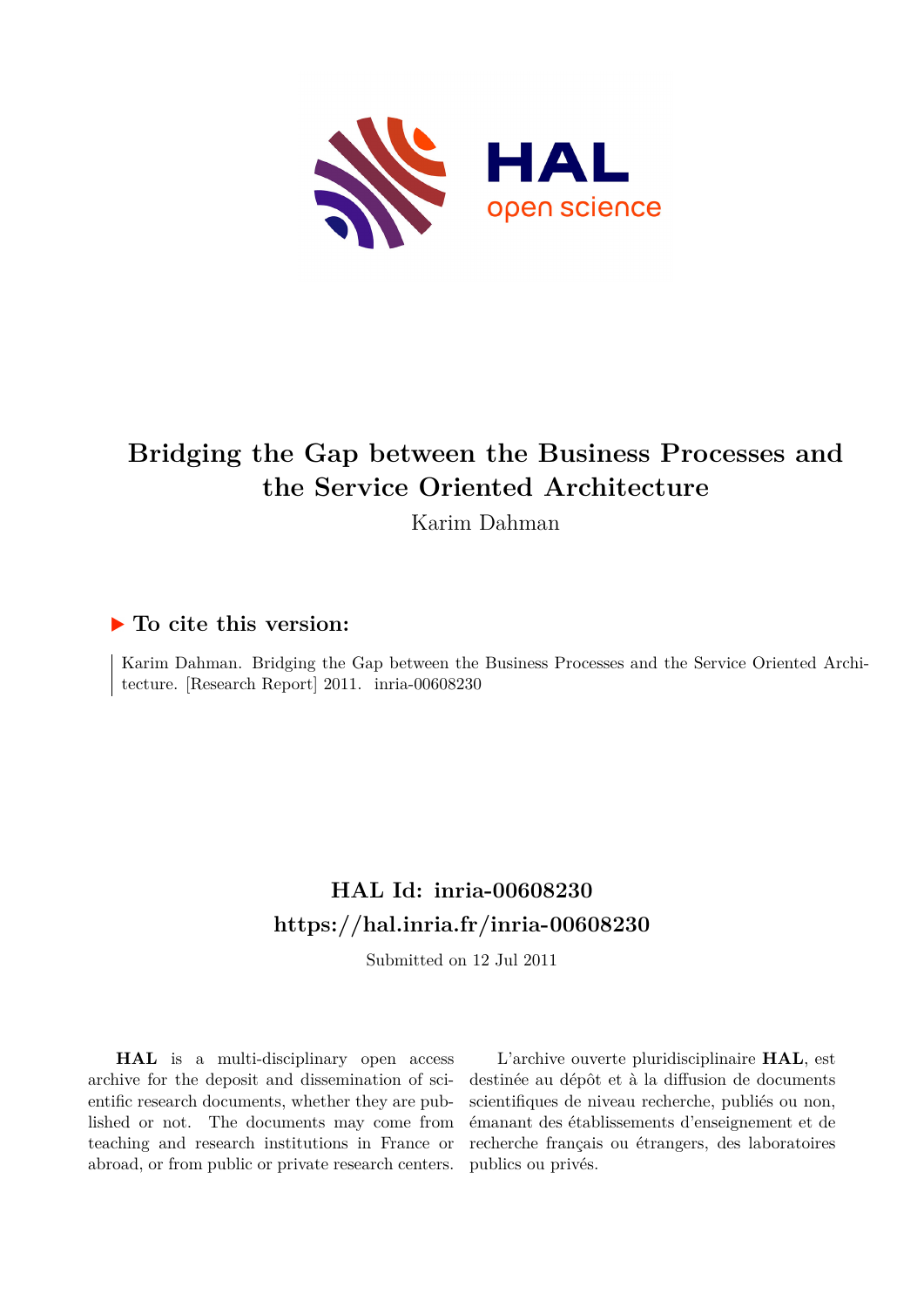### **Bridging the Gap between the Business Processes and the Service Oriented Architecture**

#### **Karim Dahman (**dahman@loria.fr**)**

University of Lorraine, UHP - INRIA Lorraine - 54506 Vandoeuvre-lès-Nancy, France

Bridging the gap between the (ever) evolving Business and its supporting IT capabilities is of high relevance in today's enterprise information system roadmap [1]. Without an agile development method and stable IT architectural principles there is no chance to foreshadow a successful route to valuable computerized software solutions. The Service Oriented Architecture (**SOA** [2]) has emerged as a new paradigm for modeling, building and managing *software architectures* to support the Business Processes (**BP** [3]) in loosely-coupled, distributed and continuously changing environments. In many cases, the experience shows that with a Model Driven Engineering (**MDE** [4]), where the *BP models* drive the software applications, less effort is gone into their alignment during the initial development, and IT developers can rapidly proceed with the instantiation of the *technology-neutral SOA implementations* [5]. However, in order to enable BP evolutions without loosing the control on the *BP/SOA alignment* many challenges still need to be addressed. In particular, how to ensure the automated propagation of the BP model evolutions to the SOA model adaptations while keeping them synchronized remains an open question. Therefore, the *BP-to-SOA incremental transformation* is a major use case for the SOA engineering.

Several frameworks have emerged to help organizations to charter successful route to the SOA implementation. The Model Driven Architecture provides a mean for using UML-based model transformations to direct the course of the system development stages [4]. However, as UML is neither fully service-oriented, nor business process-centered, it needs to address *the gap between the emerging process notations and the lower-level standards*. In [6], the authors advocate the integration of the business values perspective to the SOA engineering. They define a conceptual framework for the design space, but unfortunately fail to provide a practical development scenario. In [7], we have presented a MDE scenario that starts off with a *(source) BP model* specification, and that leads to a *canonical (target) SOA model*. The scenario is enough mature to accomplish the automatic model conceptual mappings, however, it does not provide a support for an incremental transformation. First, it requires manual target model adaptations to reflect the source model evolutions. Of course, adapting the generated SOA model is potentially error-prone, leads necessarily to their misalignment with the BP layer, and implies design decision losses. Second, the effort to compute the modifications on the target is proportional to the size of the source model as we have to enforce again a model transformation [8]. What sounds so straightforward and easy in theory with the model evolutions in the MDE, turns out to a very challenging endeavor in practice. The existing *general model synchronization frameworks* [8] cannot work well here. First, they require users to explicitly write synchronization code to deal with each update kind and on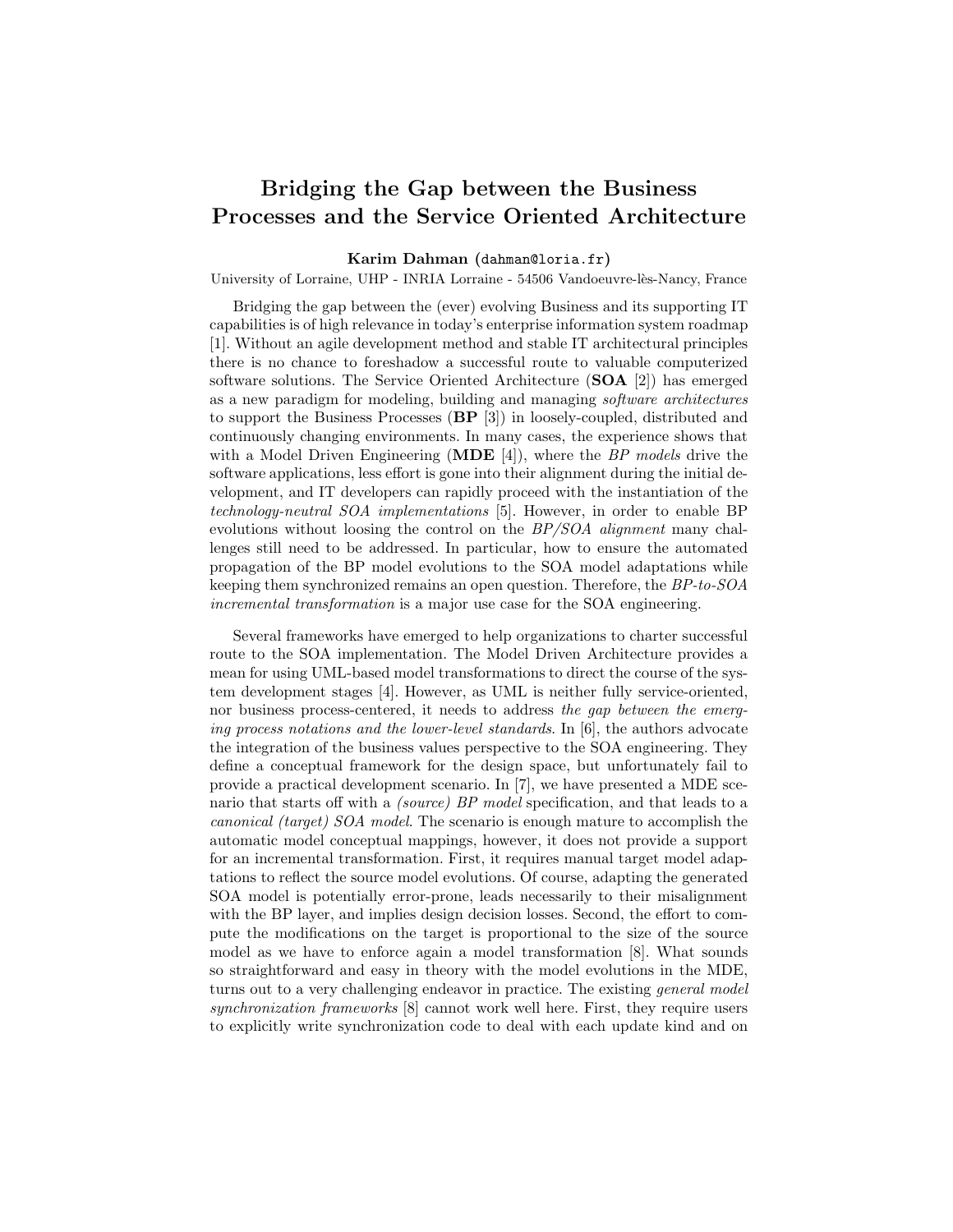each of the assorted models. Second, the mapping complexity of each combinatorial change is inherently compounded with the decisions regarding the potential information loss or gain related to different levels of the model's expressiveness.

Compared to these frameworks, our approach that we have introduced in [9] extracts informations automatically from the previous transformations and does not require users to write a synchronization code. Given a structural update on the *(source) BP model* and a transformation that has previously generated a corresponding *(target) SOA model*, we developed a *change forward transformation* approach to consistently propagate the BP updates into the related SOA. We consider that *a structural model update corresponds to the execution of a compound sequence of primitive change operations* such as model element additions, removals, and relocations on a graph structures that represent the BP and the SOA models. One way for obtaining a sequence of model update operations is by recording editing operations performed by the BP modelers. For example, the addition of a process fragment can be seen as a composite production of several primitive graph productions on the BP model. The *conditional graph rewritings* [10] allows us to detect the structural update conflicts between pairs of primitive operations. Our transformation trace-aware model synchronizer is implemented in a BP model editor. First, it locates the corresponding constructs in the previous transformation execution context that are affected by the source update. Then, with the identified correspondence and when it is possible over a consistency relation established between the BP and the SCA models, it translates the change operations that consistently update the target with the values from the source. In order, to make the model synchronization effectively incremental, we use the so called *update translation operator* [8]. Thus, the synchronization computations result in a reasonable decoupling from the source model size [10].

The claimed benefits of our MDE include enhanced development principles of the SOA engineering, a better reuse of legacy applications through service wrappings in software components and an easier adaptation to changes in the business environments through model update propagations. As a major contribution, our design-time approach makes the BP model transformation more tractable to reconfigure the SOA implementation without disrupting its structural consistency. Thus, the system architects can rapidly assess the necessity to propagate the change from the BP models to the SOA implementations. Rather than executing the entire transformation afresh and if the SOA update seems to be appropriate, then they can synchronize the *SOA platform-specific implementations* with the IT developers. The experimental results are encouraging, but still needs to be validated in a real-scale case study and tool. The integration of our update translation operator in a previously developed *ATLAS Transformation Language* chain for the *Eclipse SOA Tools Platform* is in development [11]. Furthermore, the BP/SOA round-tripping is essential to rapidly realign BP with the evolving SOA. Likewise, we have to consider update to both the business and IT architectures via pattern-based transformation techniques. Finally, making the MDE more tractable to reconfigure the BP and the SOA implementations without disrupting the non-functional capabilities remain as a future work.